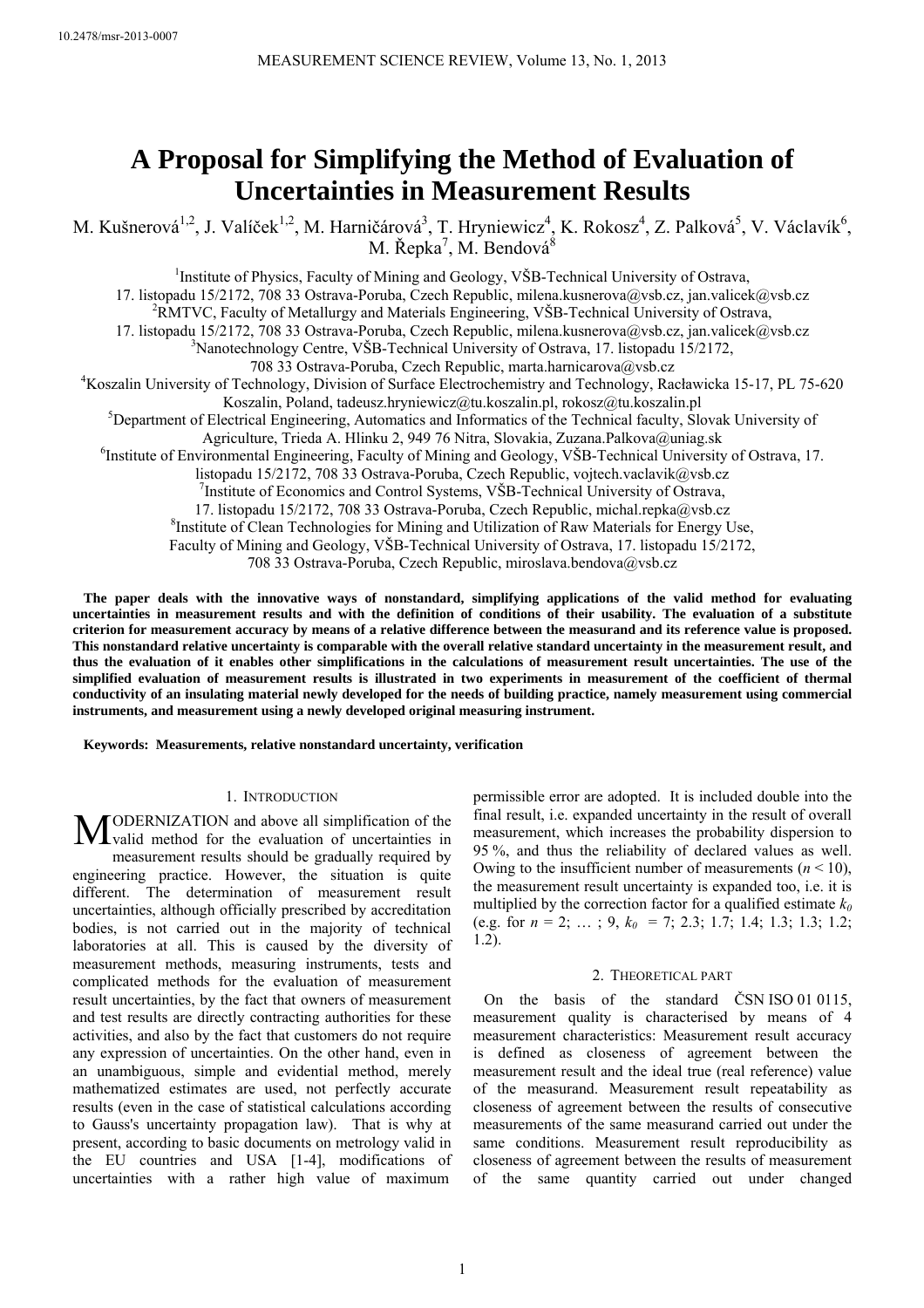measurement conditions. Measurement result uncertainty as a characteristic associated with the measurement result that characterises the dispersion of values.

Eurolab (Organization for testing in Europe) appointed many expert commissions that began to deal with the issues of measurement and testing result uncertainties very consistently in our country in the year 1992; some of them already make result uncertainty evaluation in the area of their activities. However, these are problems that require a complex and long-term solution. In the 1980's, a proposal for a conceptual change in the "method for the evaluation of measurement results and their uncertainties" was submitted. In the years 1990 to 1993, the document "Guide to the Expression of Uncertainty in Measurement" with supplements was published by the Western European Calibration Cooperation (WECC); so far, it has been applied as a unifying document and has been innovated especially for the purpose of certification [5-7].

## *2.1. Conversion of indirect measurement result uncertainty to direct measurement result uncertainty*

The simplification of evaluation of the type A statistical uncertainty in the direct measurement result cannot be discussed [1-4].

The type A relative standard uncertainty in the direct measurement result can be then evaluated as a ratio (1)

$$
\rho_{Aa} = \frac{u_{Aa}}{\bar{a}} \cdot 100\% \tag{1}
$$

Furthermore, let *f* be an indirectly measured physical quantity that depends on directly measured partial physical quantities *a*, *b*, *c*, i.e.  $f = f(a, b, c, ...)$ . For the mean value  $\overline{f}$  of the overall measurement result, a relation is valid;  $\overline{f} = \overline{f}(\overline{a}, \overline{b}, \overline{c}, ...)$  being mean values of the results of partial direct measurements. The physical quantity *f* is formally presented by notation of an interval with a mean value *f* and uncertainty (2)

$$
f = \overline{f} \pm u_{Af} \tag{2}
$$

The type A absolute standard uncertainty  $u_{\mathcal{A}f}$  in the indirect measurement result can be classically evaluated for the finite number of measurements *n* according to Gauss's uncertainty propagation law (3)

$$
u_{A f} = \sqrt{\left(\frac{\partial f}{\partial a} \cdot u_{A a}\right)^2 + \left(\frac{\partial f}{\partial b} \cdot u_{A b}\right)^2 + \left(\frac{\partial f}{\partial c} \cdot u_{A c}\right)^2 + \dots} \quad (3)
$$

Then the type A relative standard uncertainty in the indirect measurement result can be analogically evaluated for the finite number of measurements n according to Gauss's uncertainty propagation law (4)

$$
\rho_{Af} = \sqrt{\rho_{Aa}^2 + \rho_{Ab}^2 + \rho_{Ac}^2 + \dots}
$$
 (4)

In this phase of the evaluation process, simplification can already be discussed. In the majority of practical examples of datasets, values of uncertainties in the results of partial direct measurements are not usually comparable. Of the total value of uncertainty in the indirect measurement result, the highest order values of uncertainties in the result of partial direct measurements, i.e. the least accurate measurements, are decisive. The lower order values of uncertainties in the results of partial direct measurements do not reflect the overall uncertainty in the indirect measurement result; they are negligible. A condition for the simplifying conversion of the calculation of the indirect measurement result uncertainty to the calculation of the direct measurement result uncertainty is thus comparability in order between applied uncertainties in the results of partial direct measurements at the same number of partial direct measurement repetitions. The method for the evaluation of direct measurement results is suitable, above all with regard to the very simple and fast, software-based processing of measurement results, especially in the case of a large number of partial measurement repetitions (measured data from a computer-controlled experiment).

## *2.2. Evaluation of type c combined standard uncertainty without covariance of sources of uncertainties*

Most generally, type C overall uncertainty in the indirect measurement result is divided into two components, namely a statistical component, i.e. type A random uncertainty, and a non-statistical component, i.e. type B systematic uncertainty. In the majority of cases of practical measurements, sources of uncertainties depend on each other and contribute to the overall uncertainty in the measurement result more or less depending on how the individual uncertainties are combined. Calculations of the overall uncertainty in the indirect measurement result are then really very complicated not only mathematically, but also owing to the requirement for the current knowledge of used instrument equipment and the physical experience of the experimenter. Evaluation by means of the overall combined standard uncertainty in the indirect measurement result without covariance can be recommended, because on the basis of Gauss's uncertainty propagation law, it covers even very complicated cases of measurement, in which correlation effects between individual measurements and measurands appear. The combined standard uncertainty (type C) represents an overall value of uncertainty to be associated with the result of the measurement. This uncertainty is determined by the relation (5), it is combined from two components: type A (random uncertainty) and type B (systematic uncertainty). In the experiment (Chapter 3, Fig.1), the values of partial measurements significantly oscillate around the mean value of the measurement result. Therefore, the statistical uncertainty (type A) is not negligible due to the uncertainty of physical factors (type B). Thus, both absolute standard uncertainties  $u_{A}$ ,  $u_{B}$  can combine to create the combined absolute standard uncertainty  $u_{Cf}$ , in the result of direct as well as indirect measurement (5)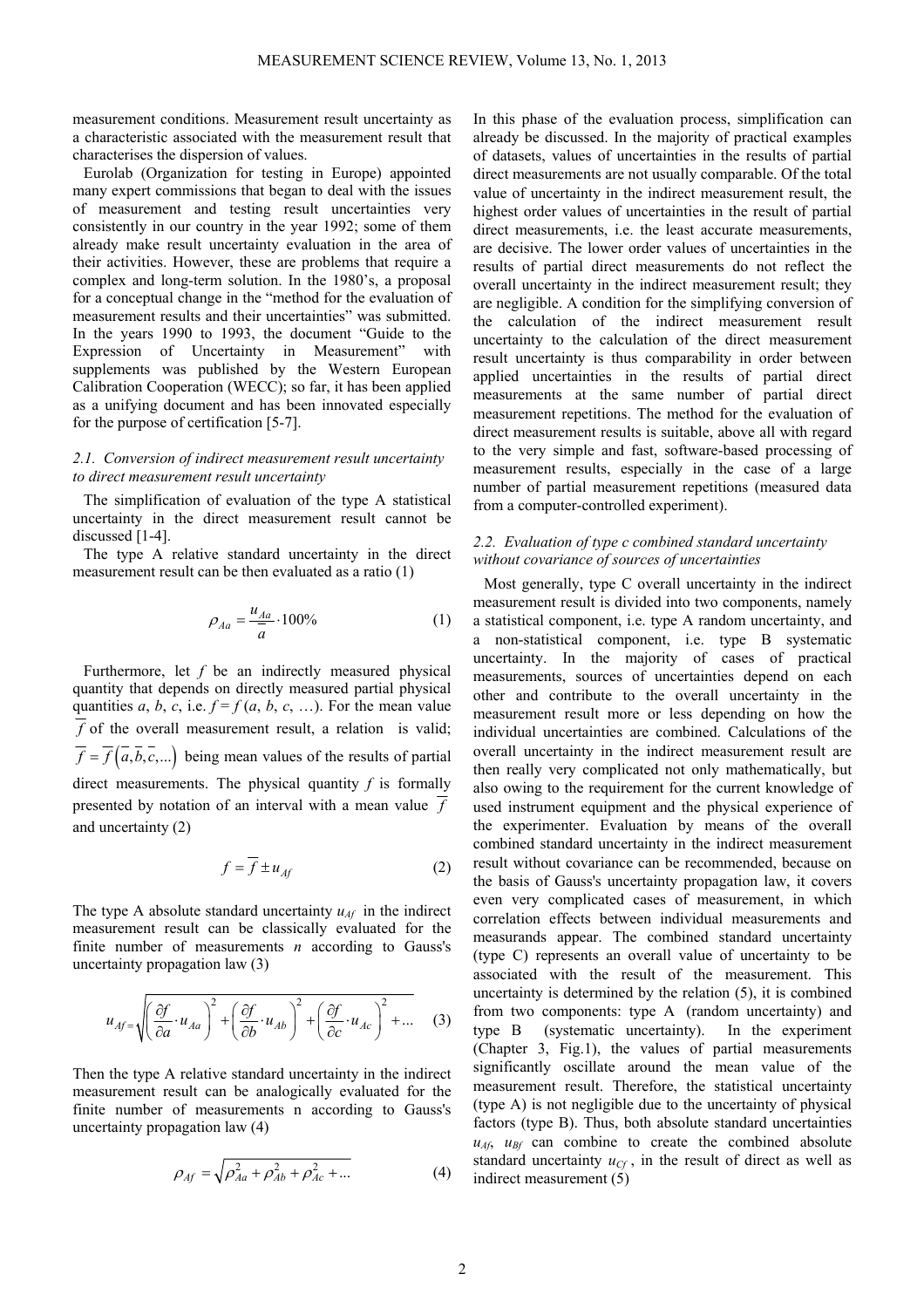$$
u_{Cf} = \sqrt{u_{Af}^2 + u_{Bf}^2}
$$
 (5)

and analogically, the combined relative standard uncertainty can be determined by means of relevant relative standard uncertainties (6)

$$
\rho_{Cf} = \sqrt{\rho_{Af}^2 + \rho_{Bf}^2} \tag{6}
$$

## *2.3. Evaluation of type b relative standard uncertainty in the measurement result without covariance of sources of uncertainties*

Complications in the evaluation of the overall uncertainty in the direct and indirect measurement result may occur mainly due to the difficulty of evaluation of the type B systematic uncertainty. This principal uncertainty is estimated on the basis of knowledge of uncertainties in available information sources and their sensitivities, on the basis of information provided by manufacturers of measuring equipment, such as precision of commercial measuring instruments, uncertainties declared in engineering documentation (certificates, calibration certificates, technical standards, engineering tables), and on the basis of the experimenter's experience (e.g., what can play a role is a gross error in value reading, unsuitable selection of the measuring instrument, unsuitable preparation of measurement samples, and unsuitable choice of the measurement procedure, not keeping the conditions identical for repeated measurements, unsuitable ways of evaluating measurement results, e.g., due to wrong rounding and wrong data processing, and others) [8]. In the framework of simplifying the evaluation of measurement results, using the proposed substitute accuracy criterion given below the relative standard uncertainty can be "calculated" by means of the mean value  $\overline{f}$  of measurement result, reliable reference value  $f_{reff}$  and statistical relative uncertainty  $\rho_{Af}$  in the measurement result as follows (7)

$$
\rho_{fB} = \sqrt{\left(\frac{f_{reff} - \overline{f}}{f_{reff}}\right) - \left(\rho_{fA}^2\right)}
$$
(7)

## *2.4. Estimation of overall maximum uncertainty in the measurement result*

In the original "theory of errors in physical measurements" the absolute and the relative maximum uncertainty "errors", *ufmax* and *ρfmax*, respectively, in the indirect measurement were introduced by means of algebraic sums of uncertainties in the results of partial directly measured physical quantities as follows (8)

$$
u_{f \text{ max}} = \left| \frac{\partial f}{\partial a} \right| \cdot u_a + \left| \frac{\partial f}{\partial b} \right| \cdot u_b + \left| \frac{\partial f}{\partial c} \right| \cdot u_c + \dots
$$
  

$$
\dots \wedge \rho_{f \text{ max}} = \rho_a + \rho_b + \rho_c + \dots
$$
 (8)

If we compare both the statistical estimates of the uncertainty in the indirect measurement result by rearrangement to relative indirect measurement uncertainties (9)

$$
\frac{u_{f\max}}{\overline{f}} = \left| \frac{\partial f}{\partial a} \right| \cdot \frac{u_a}{\overline{f}} + \left| \frac{\partial f}{\partial b} \right| \cdot \frac{u_b}{\overline{f}} + \left| \frac{\partial f}{\partial c} \right| \cdot \frac{u_c}{\overline{f}} + \dots
$$
\n
$$
\dots \wedge \frac{u_{f\max}}{\overline{f}} = \frac{u_a}{\overline{a}} + \frac{u_b}{\overline{b}} + \frac{u_c}{\overline{c}} + \dots
$$
\n(9)

we shall generally find that they are not physically comparable (10)

$$
\left|\frac{\partial f}{\partial a}\right| \neq \frac{\overline{f}}{a}; \left|\frac{\partial f}{\partial b}\right| \neq \frac{\overline{f}}{b}; \left|\frac{\partial f}{\partial c}\right| \neq \frac{\overline{f}}{c}; \dots \tag{10}
$$

Physical laws are formulated in physical relations, in which the indirectly measured physical quantity is most frequently directly or indirectly dependent on partial directly measured physical quantities. In a physical law (relation, equation), a dependence which is more complicated than is direct or indirect dependence may, however, generally occur. Then mathematical formulations of compatibility of both the maximum uncertainties in statistical estimates do not correspond. Nevertheless, on condition that an indirectly measured physical quantity depends on partial directly measured physical quantities only directly or indirectly, the evaluation of measurement accuracy using the maximum uncertainty can be interpreted as having a much higher informative value than is the value provided by mere orientation estimation.

Similarly, in measurements the classical mean uncertainty in the indirect measurement result (3) can be compared with the maximum uncertainty in the indirect measurement result (8). Because  $u_f \neq u_{fmax}(11)$ ,  $u_f < u_{fmax}$ , the relation  $u_{fmax} = u_f$ *+ 2Q* (12) holds true; 2*Q* being a difference between both the uncertainties being discussed (3), (8). According to the following equations  $(11)$ ,  $(12)$  the equation  $(13)$  can be developed.

$$
\sqrt{\left(\frac{\partial f}{\partial a}\cdot u_a\right)^2 + \left(\frac{\partial f}{\partial b}\cdot u_b\right)^2 + \left(\frac{\partial f}{\partial c}\cdot u_c\right)^2 + \dots} \neq \left|\frac{\partial f}{\partial a}\right| \cdot u_a + \left|\frac{\partial f}{\partial b}\right| \cdot u_b + \left|\frac{\partial f}{\partial c}\right| \cdot u_c + \dots \quad (11)
$$

$$
\left(\left|\frac{\partial f}{\partial a}\right| \cdot u_a + \left|\frac{\partial f}{\partial b}\right| \cdot u_b + \left|\frac{\partial f}{\partial c}\right| \cdot u_c + \dots\right)^2 = 2Q + \left(\frac{\partial f}{\partial a} \cdot u_a\right)^2 + \left(\frac{\partial f}{\partial b} \cdot u_b\right)^2 + \left(\frac{\partial f}{\partial c} \cdot u_c\right)^2 + \dots \tag{12}
$$

$$
Q = \left| \frac{\partial f}{\partial a} \right| \cdot u_a \cdot \left| \frac{\partial f}{\partial b} \right| \cdot u_b + \left| \frac{\partial f}{\partial a} \right| \cdot u_a \cdot \left| \frac{\partial f}{\partial c} \right| \cdot u_c + \left| \frac{\partial f}{\partial b} \right| \cdot u_b \cdot \left| \frac{\partial f}{\partial c} \right| \cdot u_c + \dots \quad (13)
$$

Thus, it is always worth performing the simplification and the acceleration of evaluation of measurement results not on a general physical and exact statistical basis, but on a specific physical and practical basis. Therefore, it is of importance to carry out the comparison of the orders of uncertainties in partial measurement results, and after that to exclude those uncertainties in measurement results that have lower order values as negligible from the calculation of overall uncertainty in the indirect measurement result. On the contrary, the estimate of measurement accuracy with the maximum measurement result uncertainty has a higher, more reliable informative value than the estimate of measurement accuracy with the measurement result uncertainty presented as "exact minimum".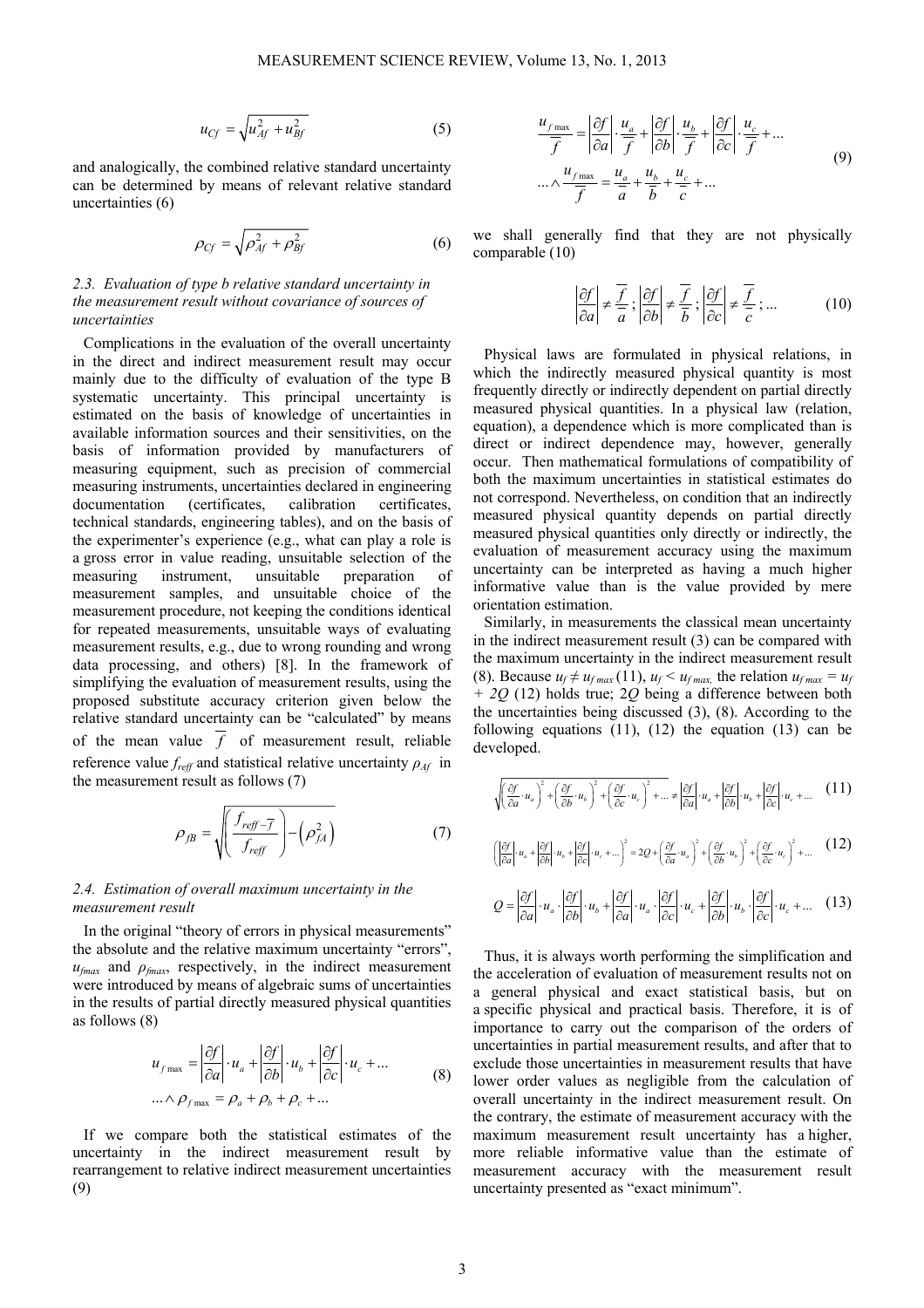## *2.5. Evaluation of relative difference as relative nonstandard uncertainty in the measurement result*

Let  $\rho_{\Delta f}$  i.e. an absolute value of a difference between the mean value  $f$  of the result of direct or indirect measurement and its reliably given reference value *freff*, be related to this reference value (14)

$$
\rho_{\Delta f} = \frac{\left| f_{\text{reff}} - \overline{f} \right|}{f_{\text{reff}}} \cdot 100\,\%
$$
\n(14)

This substitute criterion for the overall accuracy of measurement can be considered as corresponding to the type C combined relative standard uncertainty, provided that the type C uncertainty is accurately evaluated and that the evaluation of the relative difference is based on a reliable reference value (15)

$$
\rho_{Cf} = \rho_{\Delta f} \tag{15}
$$

Calculation of the total measurement uncertainty (type C) is replaced with the relative difference. This replacement is simplistic, but, of course, it is not generally valid.

Based on the above-mentioned relation, other estimations of measurement results and their uncertainties can be simplified (16)

$$
\frac{\sqrt{u_{Af}^2 + u_{Bf}^2}}{\overline{f}} = \frac{\left|f_{ref\ f} - \overline{f}\right|}{f_{ref\ f}}
$$
(16)

For instance, it is the difficult to obtain type B standard consistent uncertainty (17) that can be evaluated indirectly, i.e. by means of the mean value of the measurement result, relative difference  $\rho_{\Delta f}$ , and standard statistical uncertainty  $u_{\mathcal{M}}$ 

$$
u_{jB} = \sqrt{\left(\rho_{\Delta f} \cdot \frac{\overline{f}}{100}\right)^2 - u_{A f}^2}
$$
 (17)

#### 3. EXPERIMENTAL PART

Below are presented two experiments carried out on a new insulating material using commercial instruments and an original instrument with the aim to evaluate the instrumental uncertainty in the developed instrument and to verify a reference value of the thermal-insulating properties of a newly developed material.

## *3.1. Verification of reference value of the thermal conductivity coefficient of building material*

The reference value declared in engineering documentation is of high importance to the calculations of measurement results. The aim was to verify the reference

value of the thermal conductivity coefficient declared directly by the manufacturer, namely for a transverse TM YTONG (lightweight concrete block) for building blocks P2 500 depending on material composition, density, moisture, and on specific sample thickness. The reference value of the coefficient  $\lambda = 0.130 \,\mathrm{W} \cdot \mathrm{m}^{-1} \cdot \mathrm{K}^{-1}$  was verified by measurement using a commercial instrument Isomet 2114, and on the basis of data obtained from a set of measurements; a degree of agreement in the form of evaluation of uncertainties in measurement results was determined [9].

Isomet 2114 is a microprocessor-controlled commercial, hand-held instrument for direct measurement of, among other matters, the coefficient of thermal conductivity of materials by means of exchangeable probes. The given measurement was carried out by a surface probe with a built-in memory and calibration constants stored in the memory. In principle, the time dependence of thermal response on pulse transmitted from the heat flow into the material being measured is analysed. The heat flow is generated by dissipated electrical energy by means of the probe that is in direct contact with the material being measured. Temperature depending on resistance is sensed by a semiconductor sensor and a time change in the temperature is sampled in discrete points (regression polynomials that pass through the samples are constructed using the "least square method" and coefficients of relevant regression polynomials enable the analytical calculation of required parameters) [10-12]. For a measurement range from  $0.015$  to  $0.700$  W·m<sup>-1</sup>·K<sup>-1</sup>, Isomet 2114 guarantees the overall relative measurement uncertainty  $\rho_{B_2} \approx 5$  %. On the whole, 34 repeated measurements were taken, i.e. a statistically sufficient number of measurements (Fig.1). The coefficient of thermal conductivity  $\lambda$  was evaluated with an accuracy of thousandths  $\lambda = (0.119 \pm 0.010) \text{ W} \cdot \text{m}^{-1} \cdot \text{K}^{-1}$  and with a statistical relative uncertainty in the measurement result  $\rho_{A\lambda}$  = 8.4 %. Uncertainties in measurement results exceeding the 5 % limit can be classified as measurement estimates suitable for engineering practice rather than laboratory. In a particular case, the measurement accuracy,

however, corresponds to expectations, because the measured sample was made of a non-isotropic, nonhomogeneous material.

The overall combined uncertainty in the measurement result  $\rho_{C\lambda}$  = 9.7% was then determined by means of statistical and instrumental uncertainty, and again, as a value lower than 10 %, it can be regarded as satisfactory for the needs of building practice. The relative difference was determined as follows:  $\rho_{\Lambda\lambda} = 8.5 \%$ .

The aim of verification of the reference value of the thermal conductivity coefficient thus was to calculate it theoretically (indirect measurement) on the basis of results of direct measurements:

for 
$$
\rho_{\Delta\lambda} = 9.7
$$
 % :  $\lambda_{ref} = 0.132$  W·m<sup>-1</sup>·K<sup>-1</sup>  
for  $\rho_{\Delta\lambda} = 8.5$  % :  $\lambda_{ref} = 0.130$  W·m<sup>-1</sup>·K<sup>-1</sup>

It can be stated that the evaluation of "relative differences" as a substitute criterion for measurement accuracy is very accurate and that the mean value declared by the manufacturer of the material is reliably tabulated as well.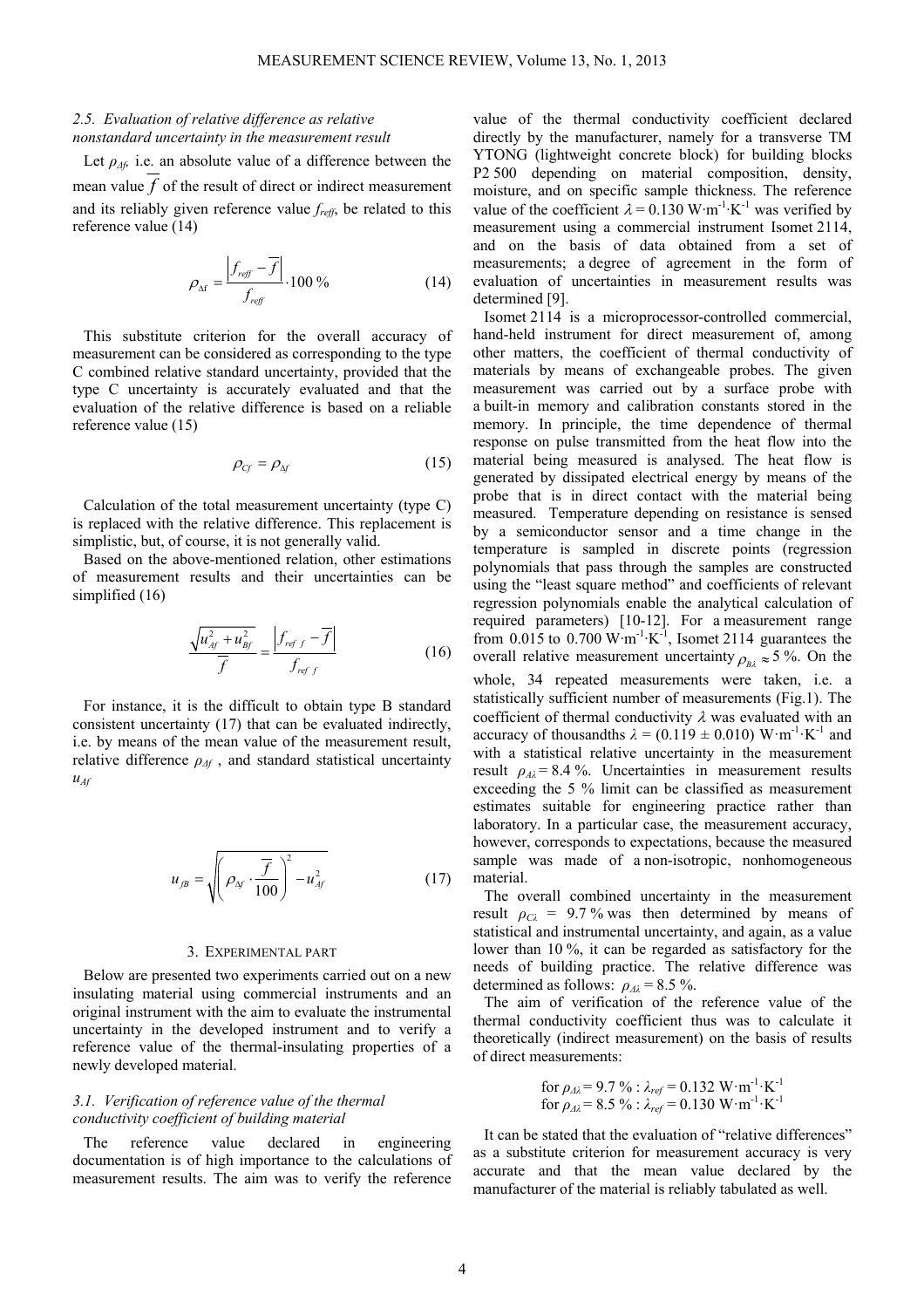

Fig.1. Time trend of partial measurement of thermal conductivity. Although the coefficient of thermal conductivity is referred to as a constant, it depends mainly on the temperature.

## *3.2. Evaluation of type b non-statistical uncertainty in the measurement result of newly developed instrument for measurement of material physical properties*

In the framework of the project "New Technology for Thermal Insulating Plaster on the Base of PUR Waste" carried out in the years 2009-2010 in the Impulse programme (project Reg. No. Fi-IM5/015), physical and mechanical properties of an innovative building material (thermal insulating polyurethane plaster Daxner®) were measured using the newly developed measuring instrument. It was a case of sets of measurements of the thermal conductivity coefficient that were used not only for characterising the thermal insulating properties of the newly developed building material, but also as data for the evaluation of accuracy of the newly developed measuring instrument. A functional sample and a utility design of the given instrument and also a patent for the comparative method of measurement of material physical properties were submitted.

By means of the proposed nonstandard substitute criterion for measurement accuracy, an overall relative measurement uncertainty in this instrument was declared. The coefficient of thermal conductivity was measured with a three-decimal place accuracy

## $\lambda = (0.066 \pm 0.002) \text{ W} \cdot \text{m}^{-1} \cdot \text{K}^{-1}$

and with a statistical relative uncertainty in the measurement result  $\rho_{A\lambda} = 3.0$  %. The measurement was done on polyurethane samples having geometric dimensions of 15×15×2 cm in two sets of 50 and 52 partial measurements, at temperatures in the range from  $24^{\circ}$ C to  $34^{\circ}$ C. A comparative sample for the comparative measurement method was an asbestos sample of comparable geometric dimensions (with the tabulated value of thermal conductivity coefficient of 0.151 W·m<sup>-1</sup>·K<sup>-1</sup>).

Furthermore, the thermal conductivity coefficient for the mentioned samples was measured (for the reliable comparison of results of measurements made by the newly developed instrument) in the state-owned enterprise Testing and Control Building Institute in Prague, using a thermal conductivity meter LaserComp Fox 801. According to a certificate (Protocol No. 070-038168 on the determination

of thermal conductivity coefficient for thermal insulating polyurethane plaster), the mean value of the thermal conductivity coefficient of  $0.06212 \text{ W} \cdot \text{m}^{-1} \cdot \text{K}^{-1}$ , the expanded uncertainty in the measurement result in ten-thousandths

$$
\lambda = (0.0621 \pm 0.0026) W \cdot m^{-1} \cdot K^{-1}
$$

and the statistical relative uncertainty in the measurement result  $\rho_{A\lambda} = 4.2 \%$  were determined. The thermal conductivity coefficient was, in principle, verified using a top quality commercial instrument and a classical method of steady-state heat flow measurement.

#### 4. CONCLUSION

The paper deals with the nonstandard simplification of the valid method for the evaluation of uncertainties in physical measurement results. On the basis of experimental data processing, it can be stated that especially the newly proposed substitute criterion for measurement accuracy, i.e. simplifying evaluation of overall relative uncertainty in the result of "relative difference" measurement, is very accurate. In this way, the reference value of the physical quantity declared by the manufacturer of the given building material as reliably tabulated value was verified. Furthermore, in this manner, the relative uncertainty in the result of measurement using the newly developed instrument was determined on the basis of a comparison between the value from measurement carried out using this original instrument and the reference value measured in a certified way. The measurement accuracy of the patented instrument (6.2 %) is comparable with the measurement accuracy of the commercial instruments, i.e. Isomet 2114 (5 %) and LaserComp Fox 801 (4.2 %).

#### ACKNOWLEDGMENT

This work was supported by the projects Moravian-Silesian region No. 0014/2012/RRC, RMTVC No. CZ.1.05/2.1.00/01.0040, ICT No. CZ.1.05/2.1.00/03.0082 and IT4 Innovations Centre of Excellence Project, reg. No. CZ.1.05/1.1.00/02.0070.

## **REFERENCES**

- [1] Joint Committee for Guides in Metrology. (1995). Evaluation of measurement data - Guide to the expression of uncertainty in measurement. JCGM 100:2008. International Standardization Organization. Geneva, Switzerland.
- [2] Bich, W., Cox, M. G., Harris, P. M. (2006). *Evolution of the Guide to the Expression of Uncertainty in Measurement*. Metrologia, 43(4), 161–166.
- [3] Ellison, R. L.S., Rosslein, M. & Williams, A. (2000). *Quantifying uncertainty in analytical measurement.* EURACHEM/CITAC. (Tech. Rep. Guide CG4).
- [4] Taylor, J.R. (1997). *An Introduction to Error Analysis. The Study of Uncertainties in Physical Measurements* (2nd ed.). Sausalito, USA: University Science Books.
- [5] European Cooperation for Accreditation of Laboratories. (1997). *Expression of the Uncertainty of Measurement in Calibration*. EAL-R2.